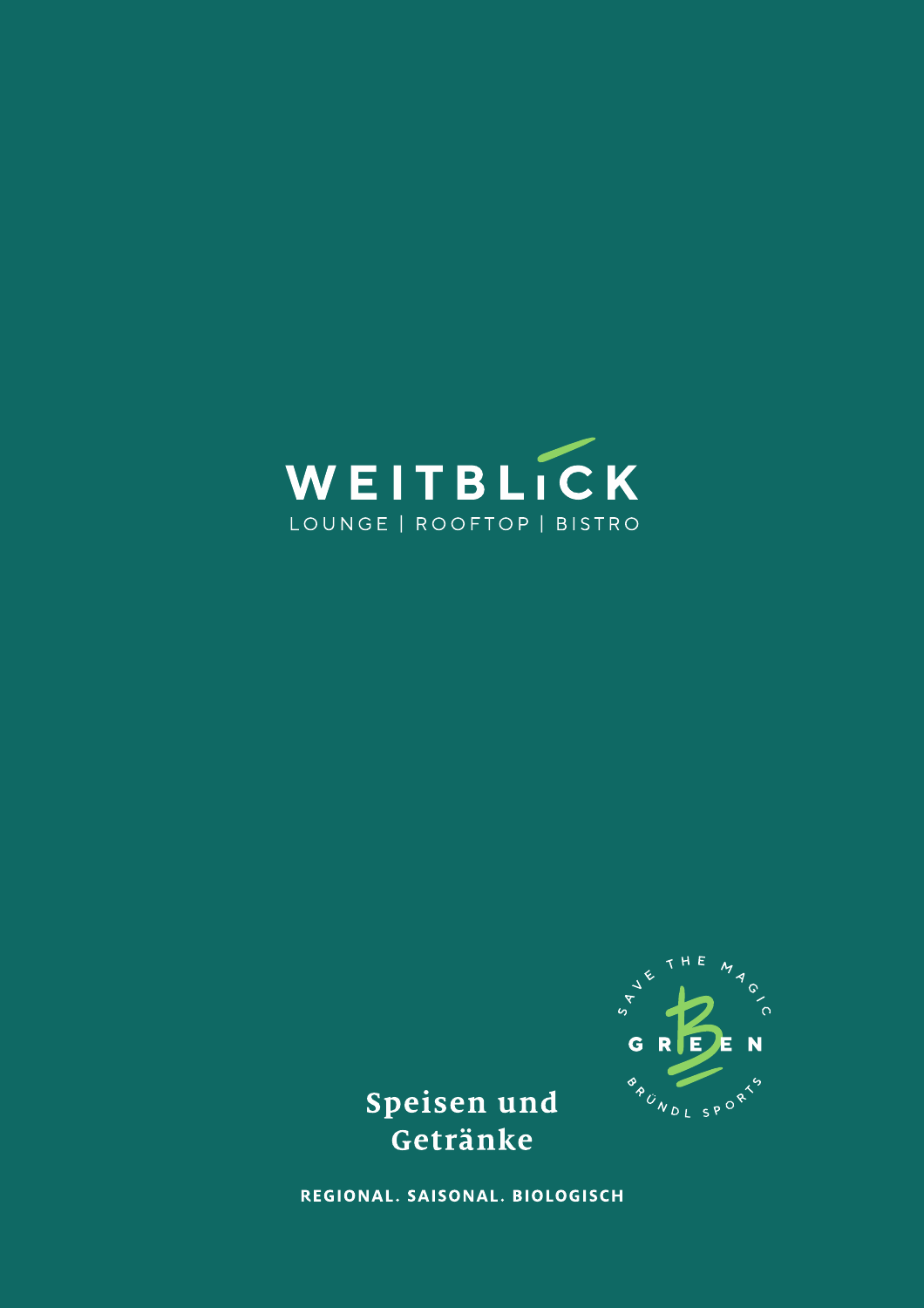



### **WEITBLICK**

steht für Fernblick sowie für die Fähigkeit vorauszublicken, zu träumen, künftige Entwicklungen richtig einzuschätzen. Eine Symbiose aus beider Definitionen kannst du hier bei uns im WEITBLICK im Bründl Sports Flagshipstore erfahren und spüren: Den Blick in die Ferne auf das malerische Kitzsteinhorn schweifen lassen und gleichzeitig ein nachhaltiges Gastronomiekonzept mit biologischen, saisonalen, regionalen kulinarischen Köstlichkeiten erleben.

# **UNSER WEITBLICK NACHHALTIGKEITS-VERSPRECHEN**

Unsere WEITBLICK Philosophie folgt dem Bründl Sports B-Green Nachhaltigkeitsversprechen. Ein holistisches, nachhaltiges Konzept mit dem geringstmöglichen ökologischen Fußabdruck.

- Wir halten uns an die Kriterien des "Futouris" Handbuchs für nachhaltige **Gastronomie**
- . Wir setzen verpackungsarme Zulieferung und kompostierbare Take-away Systeme voraus



- Wir statten unser Personal mit nachhaltiger Arbeitsbekleidung aus
- · Wir betreiben verantwortungsvolles Abfallmanagement
- Wir pflegen einen wertschätzenden Umgang mit Lebensmitteln

## **REGIONAL**

So nah wie möglich, **Herkunft ist** transparent und gekennzeichnet

## **SAISONAL**

Der Jahreszeit entsprechend

## **BIOLOGISCH**

**Bio-zertifizierte Produkte und** Produkte aus natürlicher Landwirtschaft



**WILLKOMMEN!**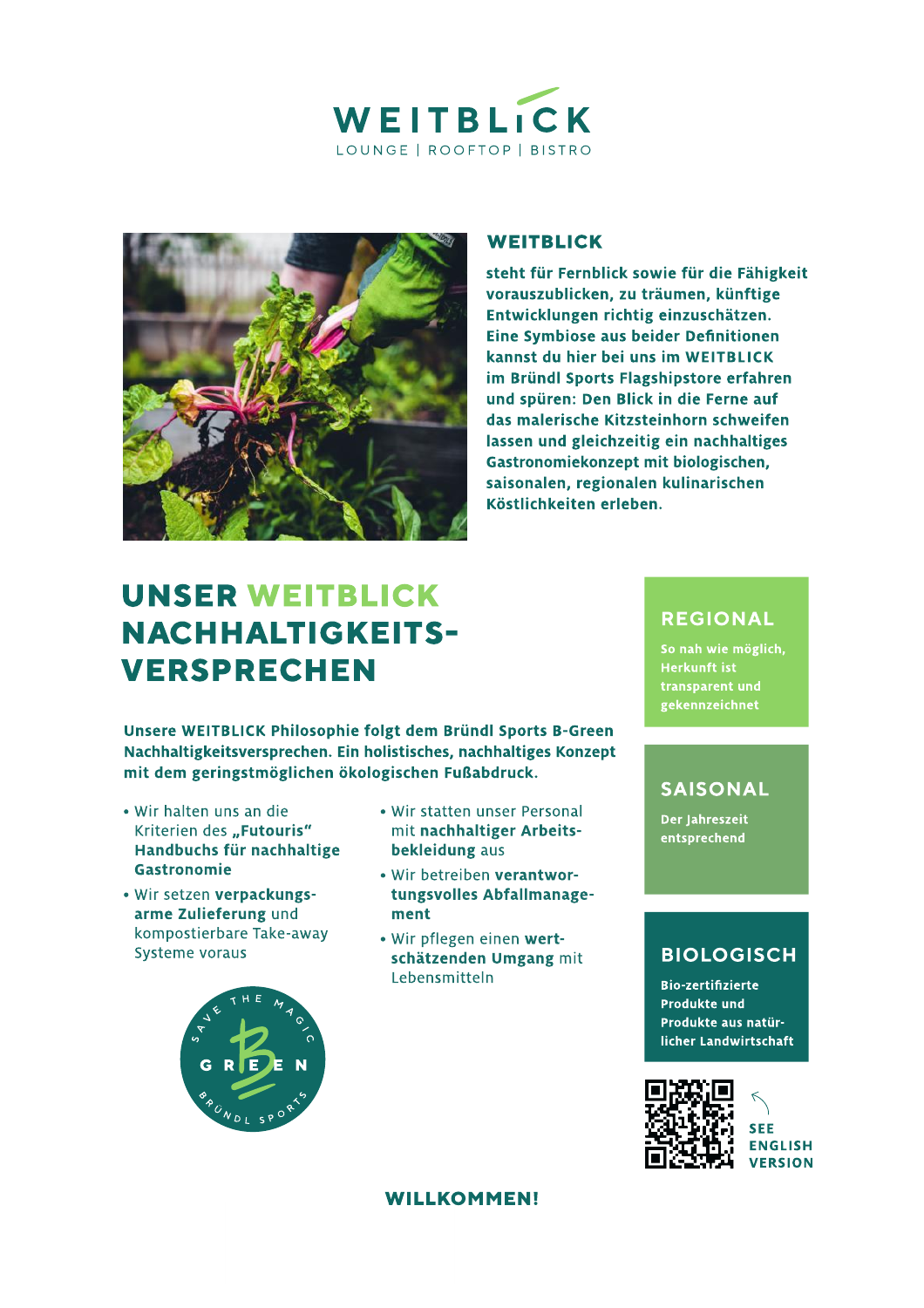



**FISCH / KREBS** Fischzucht Kehlbach 1 | Saalfelden FISH / CRAB **KÄSE KAS Michi** 1 | Saalfelden 9 Piesendorf **CHEESE** Pinzga Kas Mobil **SALZ** Salzmanufaktur Salitri 8 | Hallein **SALT** 

Unsere MitarbeiterInnen informieren dich gerne über allergene Zutaten in unseren Gerichten. Our staff is pleased to inform you about allergenic ingredients in our dishes.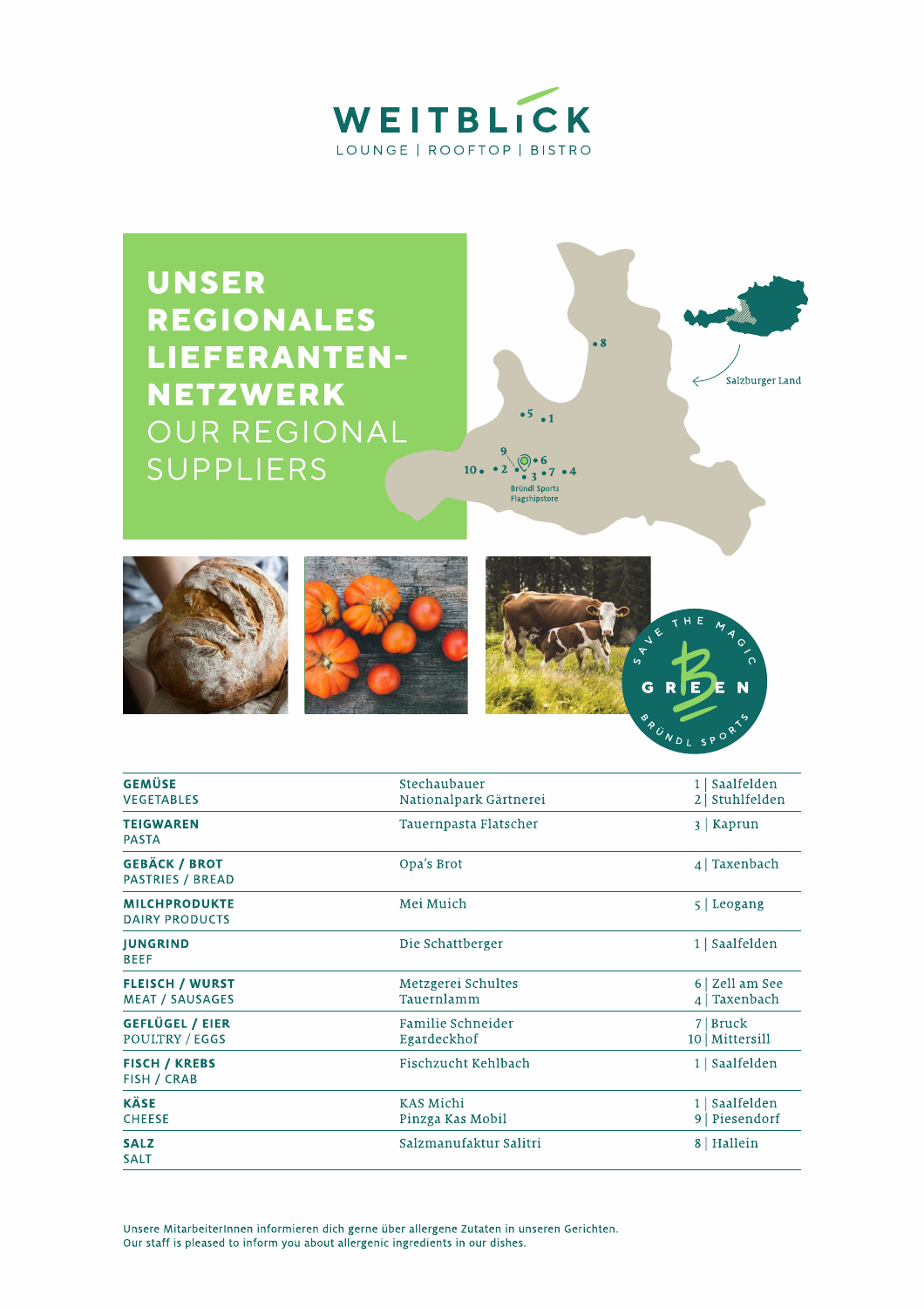

# **FRÜHSTART**

### **GEBÄCK & MEHR**

Saftiger Beinschinken | Hofkäse | Kressetopfen *Succulent ham, farmhouse cheese, curd cheese with cress*

**Kapruner Kipferl** 5,90 € **Weitblick Porridge** 8,90 €

*Porridge with berrys, nuts*

Beeren | Nüsse

### **WEITBLICK GENUSS-TIPP BIS 11:00**

**Sportler-Frühstück (pro Person)** 19,00 €

Gebäck | Wurst & Käse | Butter | Marmelade & Honig | Joghurt | Porridge | Spiegelei oder Rührei *Pastries, sausage, cheese, butter, jam, honey, yoghurt, porridge, fried eggs or scrambled eggs*

### **AUS UNSERER KULINARIK VITRINE**

### **Knuspriges Sauerteigbrot** 12,90 € **Vegetarisches Vollkornbrot** 9,90 €

Frisch gefüllt mit regionalen saisonalen Leckereien von unseren Bauern aus der Region, vollendet mit Speck und Spiegelei. *Crispy sour dough bread freshly filled every day with regional seasonal delicacies from our farmers in the region, finished with bacon and a sunny side up*

**Müsli Bowl** 7,60 €

Bio-Joghurt mit frischen Früchten, Power Müsli und Honig *Organic yogurt with fresh fruit, power muesli and honey*

Frisch gefüllt mit regionalen vegetarischen Leckereien aus der Region, vollendet mit Spiegelei.

*Vegetarian whole grain bread, freshly filled every day with vegetarian delicacies finished with a sunny side up*





SV weitblick-bruendl.at **O** @weitblick\_bruendlsports **(1)** @weitblickbruendlsports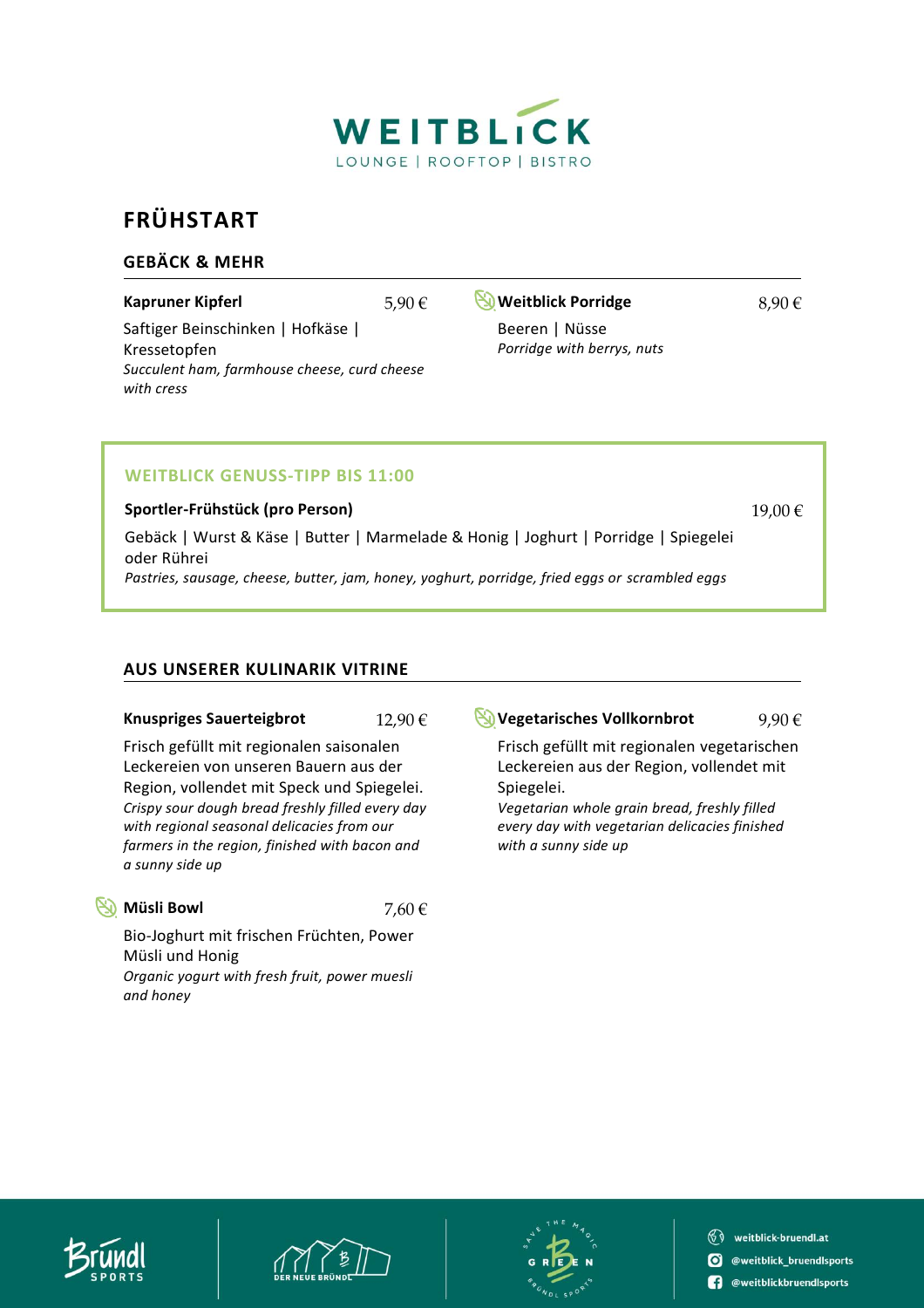

# **KRAFT FÜR DEN TAG**

### **VORSPEISEN & SUPPEN**

| <b>Pinzgauer Anti Pasti</b>                                                                                                 | 15,00€     | <b>Beef Tatar vom Jungrind</b>                                                                                | 16,50€     |
|-----------------------------------------------------------------------------------------------------------------------------|------------|---------------------------------------------------------------------------------------------------------------|------------|
| Lokale regionale Leckereien aus dem<br>Pinzgau<br>Local regional Appetizers from Pinzgau                                    |            | Misocreme   Schwarzbrotchip  <br>Sauerteigbrot<br>Beef Tatar with misocream, breadchip and<br>Sourdough-bread |            |
| <b>Dinkel Gerstlsuppe</b>                                                                                                   | 7,90€      | Bärlauchschaumsuppe                                                                                           | $6,50 \in$ |
| Tauerndinkel   Wurzelgemüse   Speck<br>Tauern-spelt soup with root vegetables, bacon                                        |            | Getrocknete Apfelchips und Sauerteigbrot<br>Cream soup of wild garlic with apple chips and<br>bread           |            |
| <b>Melonen Tomaten Kaltschale</b><br><b>Gegrillter Melone Baguette</b><br>Cold melon tomato soup<br>grilled melon, Baquette | $6,50 \in$ |                                                                                                               |            |
| <b>SALATE &amp; BOWLS</b>                                                                                                   |            |                                                                                                               |            |

### **SALATE & BOWLS**

| <b>Saiblings Bowl</b>                                                        | 17,90€ | <b>Hendl Bowl</b>                                                        | 14,90 € |
|------------------------------------------------------------------------------|--------|--------------------------------------------------------------------------|---------|
| Linsen   Rohkost   Sprossen   Nüsse                                          |        | Linsen   Rohkost   Sprossen   Nüsse                                      |         |
| Samen   Kresse   Misomayo<br>char, lentil, vegetables, sprouds, nuts, seeds, |        | Samen   Kresse   Misomayo<br>Chicken, lentil, vegetables, sprouds, nuts, |         |
|                                                                              |        |                                                                          |         |
| <b>Frischkäse Bowl</b>                                                       | 11,90€ | <b>Garten Bowl</b>                                                       | 9,90€   |
| Blattsalat   Rohkost   Sprossen   Nüsse                                      |        | Blattsalat   Rohkost   Sprossen   Nüsse                                  |         |
| Samen   Kresse   Misomayo                                                    |        | Samen   Kresse   Verjusdressing                                          |         |
| Cheese, salad, vegetables, sprouds, nuts,                                    |        | Salad, vegetables, sprouds, nuts, seeds, cress,                          |         |
| seeds, cress, miso                                                           |        | verjus                                                                   |         |
| <b>Beilagensalat</b>                                                         | 5,90 € |                                                                          |         |
| Side salad                                                                   |        |                                                                          |         |

Alle unserer Bowls werden mit frischem warmen Sauerteigbrot serviert. *All our bowls are served with freshly baked Sourdough-bread.*







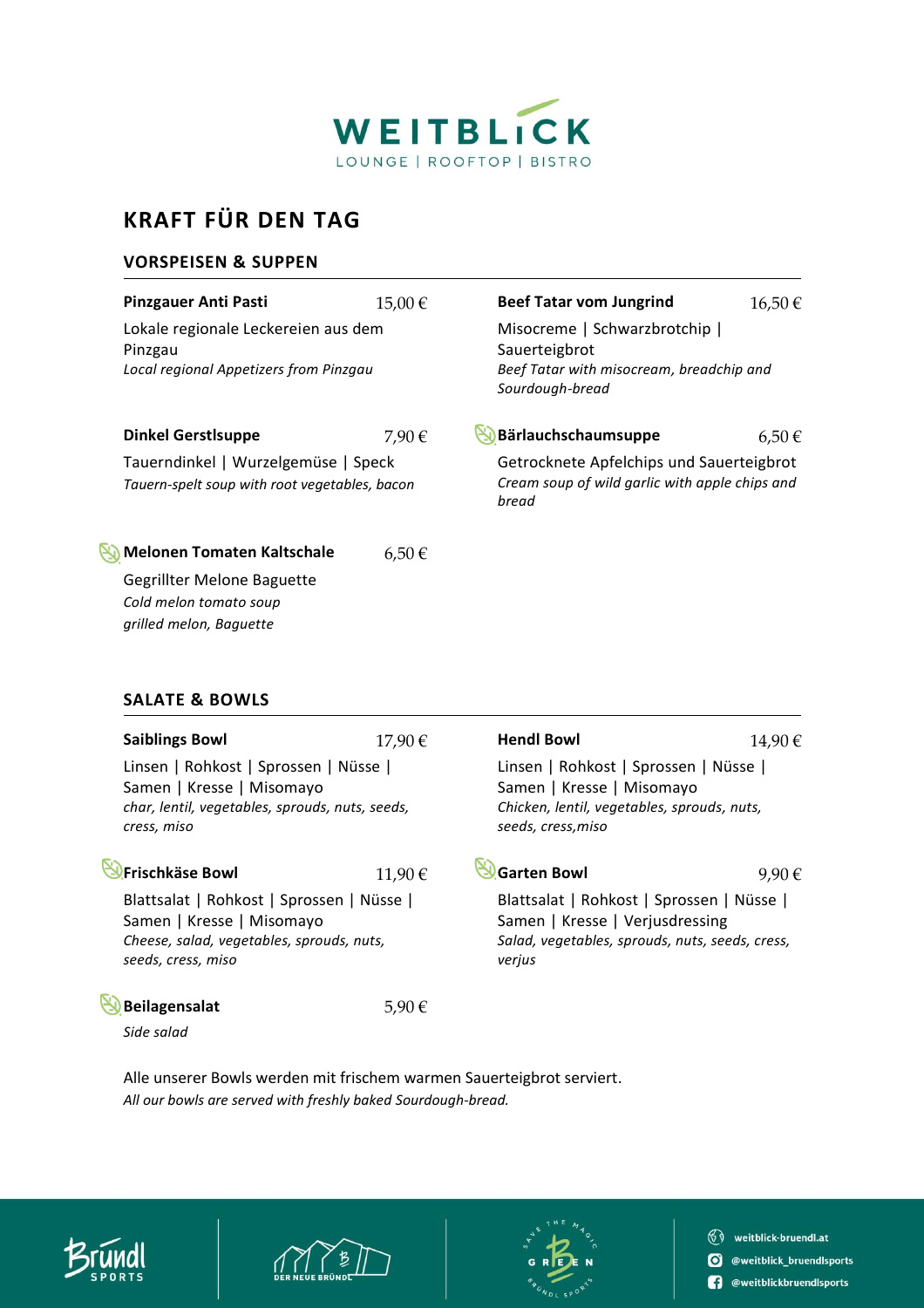

### **PASTA & GETREIDE**

| Einkorn Spaghettini                                                                                   | 14,50€ | Trompetennudeln                                                                                                           | 16,50€ |
|-------------------------------------------------------------------------------------------------------|--------|---------------------------------------------------------------------------------------------------------------------------|--------|
| Tomaten   frisches Gemüse   Frischkäse<br>Spaghettini, tomatoes, regional vegetables,<br>fresh cheese |        | Bolognese vom Jungrind I Zucchini  <br>geräucherter Schotenkäse<br>Bolognese, trumpet noodles, zucchini, smoked<br>cheese |        |
| Einkorn-Risotto                                                                                       | 15,50€ | Rib Eye 260g                                                                                                              | 29,00€ |
| Mangold   Hanfsamen<br>Einkorn wheat, chard, hemp seeds                                               |        | Junge Kartoffeln   Grillgemüse  <br>Kräuterbutter<br>Rib Eye steak 260g with potatoes and grilled<br>vegetables           |        |
| Saiblingsfilet                                                                                        | 22,00€ |                                                                                                                           |        |
| Einkornrisotto   Mangold<br>Char filet, Einkorn wheat, chard                                          |        |                                                                                                                           |        |
| <b>NUR AB 18.30 UHR</b>                                                                               |        |                                                                                                                           |        |
| <b>Geschmorte Lammhaxe</b>                                                                            | 28,00€ | <b>Gebratenes Saiblingsfilet</b>                                                                                          | 22,00€ |
| Auf cremige Polenta mit Zucchini &                                                                    |        | In Tomatenfond mit Kartoffelgnocchi und                                                                                   |        |
| Thymianjus<br>Braised lamb with creamy polenta, zucchini &<br>thyme-sauce                             |        | Junglauch<br>char filet with tomato fond, potato-gnocchi<br>and leek                                                      |        |
|                                                                                                       |        |                                                                                                                           |        |





 $\circledS$  weitblick-bruendl.at **O** @weitblick\_bruendlsports <sup>0</sup> @weitblickbruendlsports